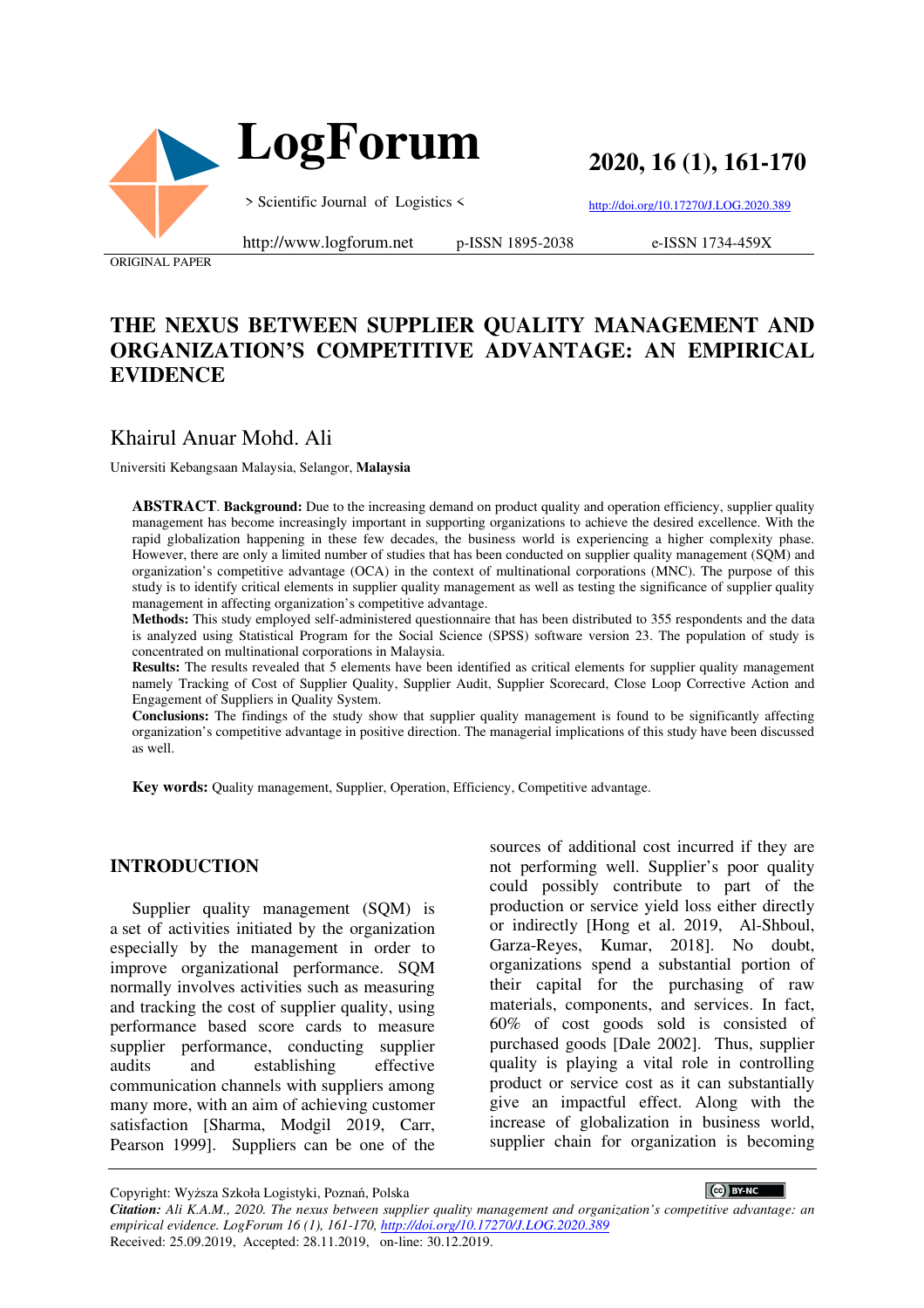increasingly long and complicated, especially more and more organizations are outsourcing part of their production to strategic partners. In addition, many manufacturers are trying to streamline their production and practising lean inventory. Thus, they tend to face stock-out problem easily if suppliers are having quality trouble, which causing delay in delivery. Many scholars have stressed on the importance of supplier management. In fact, Supplier Chain Management (SCM) has come into the picture in early 1980s to suggest a series of activities to be coordinated by an organization as to procure and manage suppliers effectively [Oliver, Webber 1982]. In recent decades, competition in business world is becoming stronger and stronger with a big amount of suppliers competing with each other not only in term of cost, but also quality and delivery performance. Organizations understood a fact that the lowest acquisition cost does not necessarily result in the lowest product or service cost, as poor supplier quality may lead to higher product or service cost finally [Lo et al. 2018]. This is because poor supplier quality is potentially increases internal or external failure costs, which might provoke customer dissatisfaction as well as result an increment of customer complaint or warranty issue [Hong et al. 2019].

SCM is becoming an important element in determining sustainability of an organization. For a company to continue survive, it has to consider SCM that engage everyone within its organization as well as its supplier in sharing the same vision on the product, production and quality improvement. SCM is not only a sole procurement activity but it should rather be considered as a strategy with the purpose of achieving enduring beneficial buyer–supplier relationships [Carr, Pearson 1999]. Quality collaboration and reconciliation capacity is characterized as a company's coordination capacity to accomplish intuitive quality participation among its supply chain partners [Wu et al. 2006].

As part of SCM, SQM is considerably an important factor that an organization should be focusing to avoid potential damages that could bring down the organization's performance [Mandeep, Kanwarpreet, Doordarshi 2019]. Suppliers' non-conformance could invite

serious fatal to an organization such as huge loss cost, product recall, tarnish of organization image or most serious loss of life. A good example that we can see, the massive recall involving 100 million vehicles worldwide by major car manufacturers such as Honda, Toyota, Ford, Mazda, BMW and so on due to the problematic airbags supplied by Takata, world largest airbag supplier [David 2016]. This failure has caused huge recall and replacement cost especially to Takata's major customer, Honda and most importantly, this problematic product has caused 11 death and 150 injuries, with some cases under review [David 2016]. Thus, this is why SQM is important for a reputable organization.

Similar to SCM, SQM is viewed as an integration of activities stretching across interorganizational boundaries in order to achieve customer satisfaction [Yu, Huo 2018]. SQM is a managerial effort to create an operating environment in which organization is trying to integrate its suppliers' capability into its operational processes. The activities integrated are involving management responsibility, selection of supplier, supplier development, supplier quality measurement, supplier integration and supplier audits.

## **PROBLEM STATEMENTS**

Although there are empirical studies discussed the impact of SQM to procurement performance [Famiyeh, Kwarteng 2018]. However, there are only a limited number of studies that has been conducted on supplier quality management and organization's competitive advantage in the context of multinational corporations in Malaysia [Ismail, Yunan 2016, Punnakitikashem et al. 2010]. To what extent SQM affects organization's competitive advantage; it is yet to be identified. Therefore, this study is to fill up the gap by identifying the effect of SQM on organization's competitive advantage especially in the context of multinational corporations (MNC) in Malaysia. Majority of the companies in Malaysia is concentrated in Klang Valley, thus the outcome of this research is expected to be able to be generalized as the current condition happening in the MNC in Malaysia.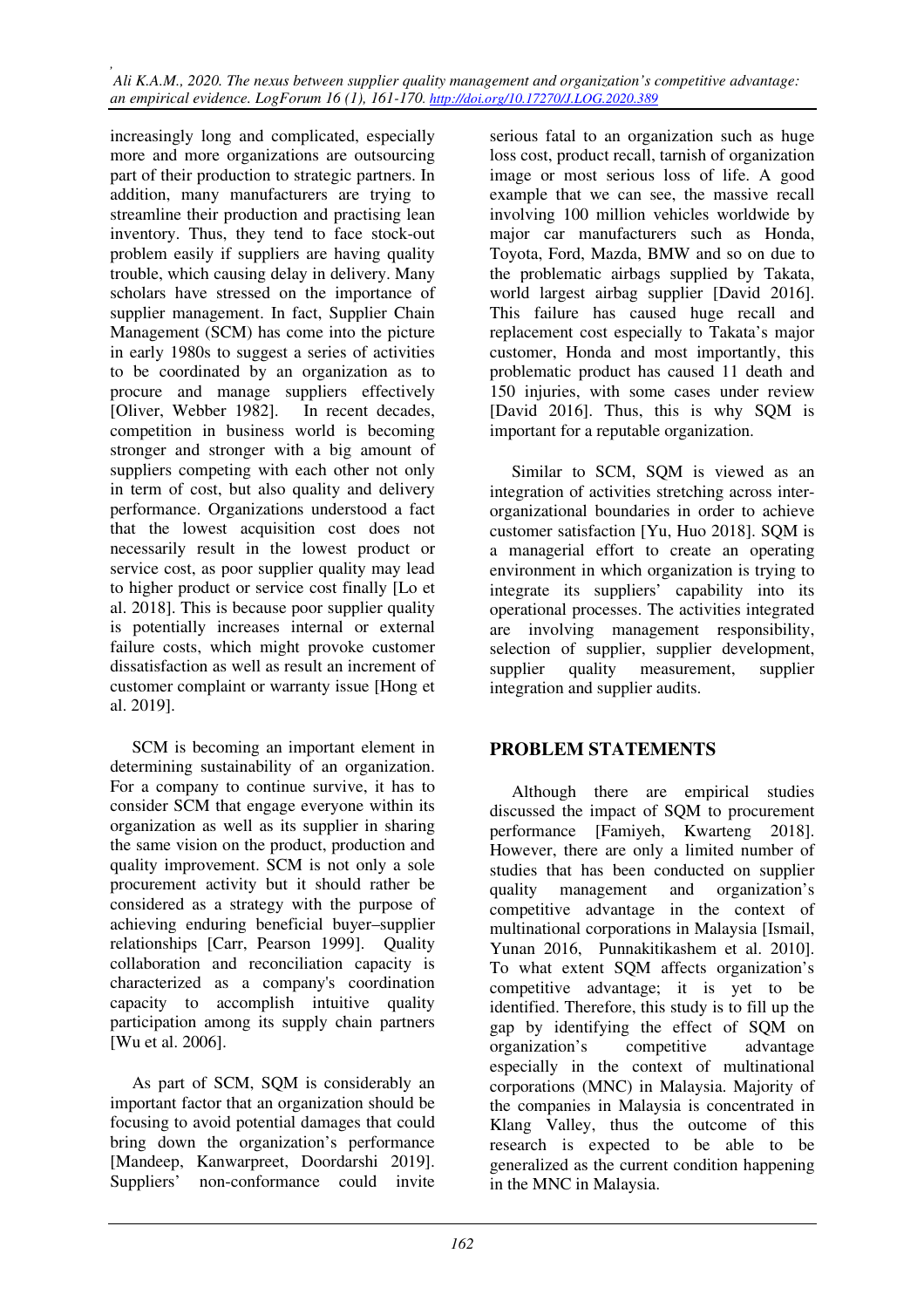*Ali K.A.M., 2020. The nexus between supplier quality management and organization's competitive advantage: an empirical evidence. LogForum 16 (1), 161-170. http://doi.org/10.17270/J.LOG.2020.389* 

#### *Research Objectives*

The objectives of this research are to identify the critical elements that result toward effective supplier quality management and to examine the impact of supplier quality management on organization's competitive advantage.

#### *Research Questions*

Based on objectives mentioned above, the research questions will be addressed on answering, what are the critical elements in Supplier Quality Management(SQM) for Multi National Cooperations (MNC) in Malaysia? Furthermore, does SQM give significant impact to organization's competitive advantage for MNC in Malaysia?

## **CONCEPTUAL FRAMEWORK**

This research paper explores the relationships between supplier quality management and organization's competitive advantage in the context of multinational corporations in Malaysia. The modified model shown in Figure 1 below is established based on related factors and outcomes identified particularly related to supplier quality management aspect. In the proposed conceptual framework, "Supplier Quality Management" defined by 5 sub-dimensions is the independent variable identified, the dependent variable is Organization's Competitive Advantage.



Fig. 1. Airports' strategic groups according to type and number of passengers

The sub-dimensions established for supplier quality management are actually based on the review of literature and theoretical background research done earlier [Projogo, McDermott, Goh, 2008, Rahman, 2006, Punnakitikashem et al. 2010, Dellana, Kros, 2014, Switala, Niestroj, Hanus, 2018, Ferdousi et al. 2018, Hong et al. 2019]. Those dimensions are identified to be related to practices that are applied for the purpose of supplier quality management. The five sub-dimensions have been established to define supplier quality management:

- 1. Tracking of Cost of Supplier Quality is about tracing and recording of loss or failure cost incurred due to problem originated by supplier.
- 2. Supplier Audit is a practice that is used to check and validate supplier's operation is in accordance to the requirements specified.
- 3. Supplier Scorecard is about measurement of supplier's performance based on key areas that define supplier's performance.
- 4. Close Loop Corrective Action is a PDCA (Plan-Do-Check-Action) based action used to manage supplier's counter measure against issues that arise.
- 5. Engagement of Supplier in Quality System is about involvement of supplier as part of the participant in the organization's quality management system so that organization's requirements and expectations can be communicated either directly or indirectly to supplier in a more effective way.

#### **HYPOTHESIS**

In order to obtain better understanding on the relationships between supplier quality management and organizational competitive advantage, these hypotheses are to be tested:

- *H1: Tracking of Cost of Supplier Quality is positively related to Organization's Competitive Advantage.*
- *H2: Supplier Audit is positively related to Organization's Competitive Advantage.*
- *H3: Supplier Scorecard is positively related to Organization's Competitive Advantage.*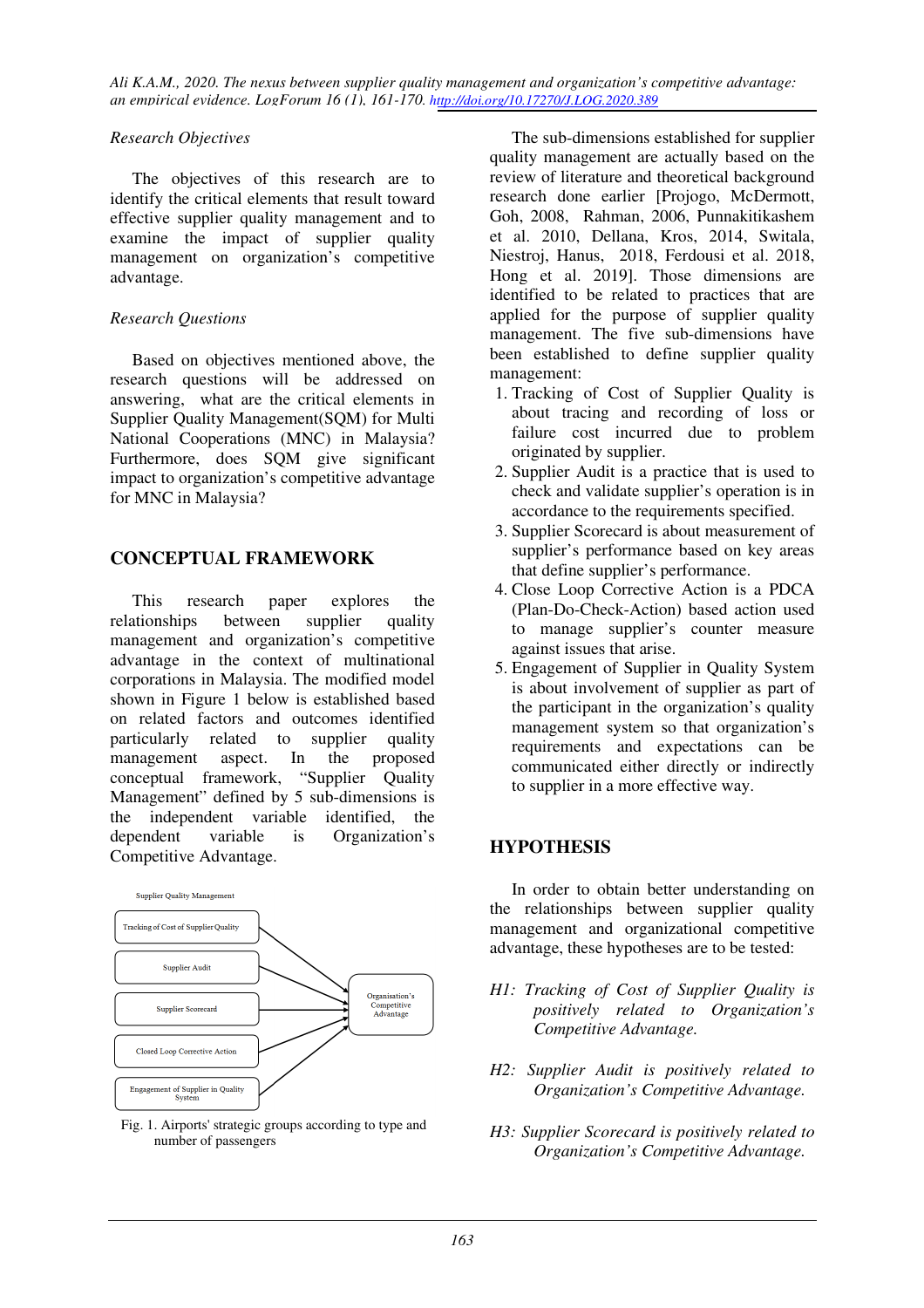*, Ali K.A.M., 2020. The nexus between supplier quality management and organization's competitive advantage: an empirical evidence. LogForum 16 (1), 161-170. http://doi.org/10.17270/J.LOG.2020.389* 

- *H4: Close Loop Corrective Action is positively related to Organization's Competitive Advantage.*
- *H5: Engagement of Supplier in Quality System is positively related to Organization's Competitive Advantage.*

#### **METHODOLOGY**

As the previous section has explained about the review of literature, related theoretical<br>background and proposed concentual background and proposed conceptual framework with hypotheses intended to be tested. This part will explain the methodology used for this research including development of measurement for variables, sample and data collection as well as the data analysis method.

#### *Development of Measurement For Variables*

Definition of Variables - To achieve the objectives of this research, all the variables or dimensions proposed in conceptual framework need to be tested. A measurement scale would need to be developed to define the variables, so that the variables can be measured tangibly. From the review of relevant literatures and theories, the measurement items have been established to define each sub-dimension of independent variable (Supplier Quality Management) and dependent variable (Organization's Competitive Advantage).

Construction of Questionnaire and Pretesting - A structured questionnaire has been developed as an instrument for data collection. The self-administered questionnaire consists of 3 parts namely the organization's demographics, the general questions and research questions that developed from items defined in Table 1. Research questions are measured using seven-point Likert-type scale (ranging from  $1=$  strongly disagree to  $7=$ strongly agree).

|                                                 |                                                       | Table 1. List of constructs and measurement items      |  |  |  |
|-------------------------------------------------|-------------------------------------------------------|--------------------------------------------------------|--|--|--|
| Construct                                       | Indicator                                             | Details                                                |  |  |  |
|                                                 | CO <sub>O1</sub>                                      | Calculate and trace cost of poor quality               |  |  |  |
| Tracking of Cost of Supplier Quality            | CO <sub>O</sub> 2                                     | Monitor disruption caused by supplier quality problems |  |  |  |
|                                                 | COO <sub>3</sub>                                      | Additional freight cost for shipment expedition        |  |  |  |
|                                                 | COQ4                                                  | Accountability of supplier for cost of poor quality    |  |  |  |
|                                                 | COQ <sub>5</sub>                                      | Cost of poor quality in supplier's assessment          |  |  |  |
|                                                 | SA1                                                   | Major suppliers are audited periodically               |  |  |  |
| Supplier Audit                                  | SA <sub>2</sub>                                       | Qualification audit is compulsory for new supplier     |  |  |  |
|                                                 | SA <sub>3</sub>                                       | Standard criteria for supplier audit                   |  |  |  |
|                                                 | SA4                                                   | Follow-up of suppliers in ranking                      |  |  |  |
|                                                 | SA <sub>5</sub>                                       | Effectiveness of supplier audit                        |  |  |  |
|                                                 | SSC <sub>1</sub>                                      | Systemized scorecard procedure                         |  |  |  |
| Supplier Scorecard                              | SSC <sub>2</sub>                                      | Suppliers are ranked                                   |  |  |  |
|                                                 | SSC <sub>3</sub>                                      | Concern of suppliers in ranking                        |  |  |  |
|                                                 | SSC <sub>4</sub>                                      | Supplier scorecard role for procurement negotiation    |  |  |  |
|                                                 | SSC <sub>5</sub>                                      | Supplier scorecard stimulates supplier's improvement   |  |  |  |
|                                                 | CA1                                                   | Supplier's problem root cause investigation            |  |  |  |
| Closed Loop Corrective Action                   | CA2<br>Reporting of corrective and preventive actions |                                                        |  |  |  |
|                                                 | CA3                                                   | Review of supplier's report                            |  |  |  |
|                                                 | CA4                                                   | Tracing of actions implementations                     |  |  |  |
|                                                 | CA5                                                   | Effectiveness of close loop corrective action          |  |  |  |
|                                                 | SE1                                                   | Supplier as part of quality system (QS)                |  |  |  |
| <b>Engagement of Supplier in Quality</b>        | SE <sub>2</sub>                                       | OS information is provided to supplier                 |  |  |  |
| System<br>SE <sub>3</sub>                       |                                                       | Suppliers are required to be accredited                |  |  |  |
|                                                 | SE <sub>4</sub>                                       | Develop supplier to comply with QS requirement         |  |  |  |
|                                                 | SE <sub>5</sub>                                       | Suppliers competency in fulfilling QS requirement      |  |  |  |
|                                                 | CADV1                                                 | Product cost                                           |  |  |  |
| Organisation's Competitive<br>CADV <sub>2</sub> |                                                       | Competitive pricing                                    |  |  |  |
| Advantage                                       | Competitive quality                                   |                                                        |  |  |  |
| CADV4<br><b>Brand</b> identity                  |                                                       |                                                        |  |  |  |
| CADV <sub>5</sub><br>Customer's perception      |                                                       |                                                        |  |  |  |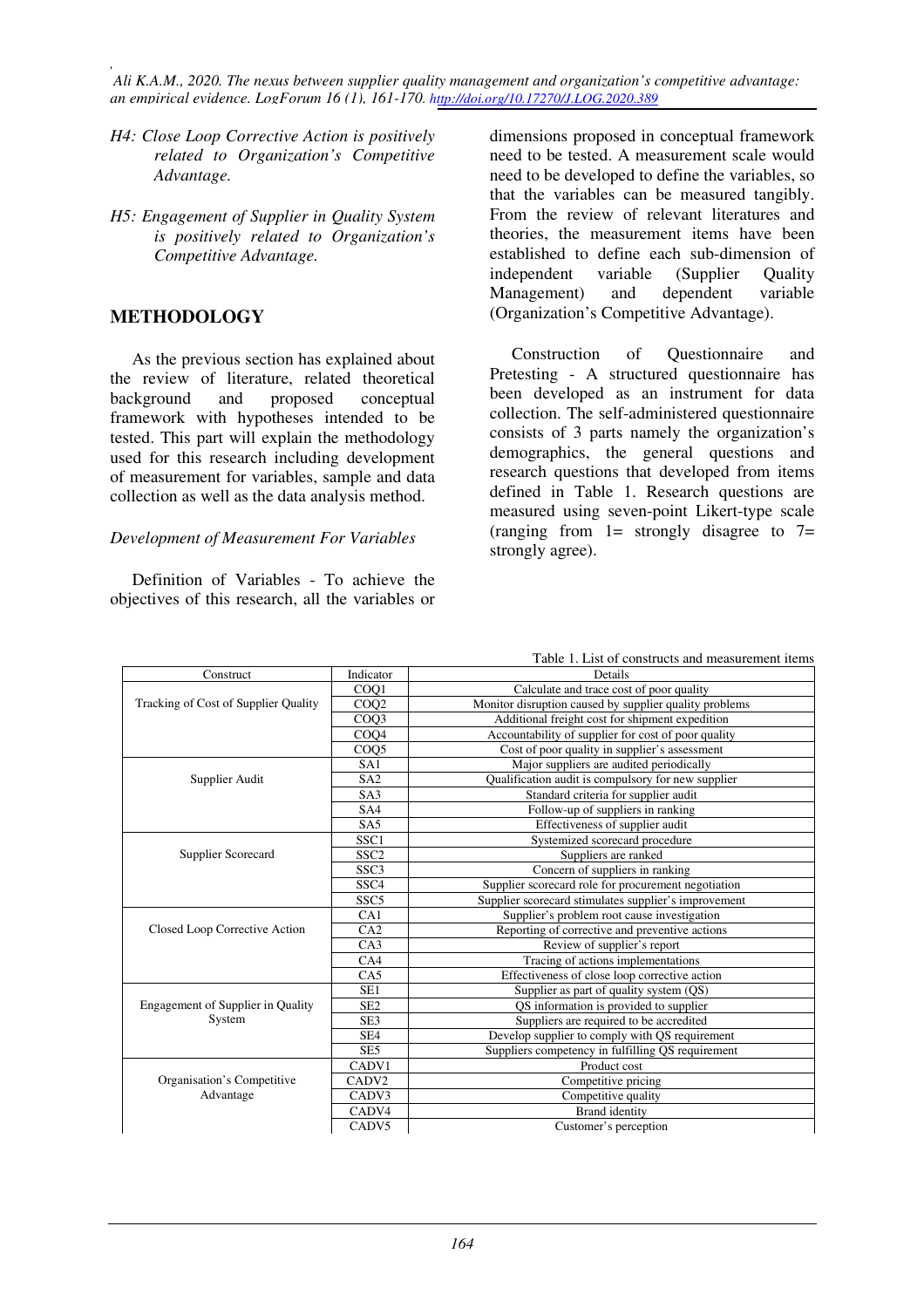### **SAMPLE AND DATA COLLECTION**

#### *The Population and Sampling*

The population of this research consists of multinational corporations in Malaysia. According to Suruhanjaya Syarikat Malaysia (2018)6, there are total 4,727 multinational corporations registered in Malaysia as of 31st December 2017. Majority of businesses in Malaysia are concentrated in Peninsular Malaysia, thus, estimated population size for this research would be approximately 4,700 companies. So based on Krejcie and Morgan (1970) table, the sample size should be  $n =$ 355.

#### *Data Collection*

Self-administered structured questionnaire is used for data collection. In total 362 responses received in return, 38 responded in printed copies (10.5% response rate), the rest are collected through electronic media (Google Form is used in this case). Overall response rate is unable to be calculated as the impact of social media spreading unable to be estimated. From all the 362 responses obtained, 7 were voided due to incompletion or inappropriateness in answering the questions. Finally, a total number of 355 responses were utilized for data analysis.

## **DATA ANALYSIS METHOD**

After reviewed all data collected, the data from all the 355 valid responses were key-in into SPSS software for data analysis purpose. Meantime, the demographics and practices for quality management of respondents are being analyzed as well. All the statistical analysis was performed based on 95% confidence level. Two main analyses were employed in analyzing all data obtained: Descriptive Analysis for discrete measures by using one way ANOVA test and inferential analysis to examine the relationship suggested in proposed conceptual framework using regression.

### **RESULTS AND DISCUSSION**

The significance of the relationship of supplier quality management (SQM) is tested using multiple regression (linear regression) ran on all the sub-dimensions defining SQM against organization's competitive advantage. Independent variables are Tracking of Cost of Supplier Quality (COQ), Supplier Audit (SA), Supplier Scorecard (SSC), Close Loop Corrective Action (CA) and Engagement of Supplier in Quality System (SE), while dependent variable is Organization's Competitive Advantage (CADV). Table 2 and Table 3 show the SPSS output of the mentioned regression.

|  | Table 2. SPSS output on regression of SOM versus organization's competitive advantage, ANOVA |
|--|----------------------------------------------------------------------------------------------|

| Model      | Sum of squares | 10 <sup>o</sup><br>df | Mean square |        | Sig. |
|------------|----------------|-----------------------|-------------|--------|------|
| Regression | 27.519         |                       | 5.504       | 30.537 | .000 |
| Residual   | 63.080         | 350                   | .180        |        |      |
| Total      | 90.599         | 255<br>333            |             |        |      |

a. Dependent Variable: MEAN\_CADV

b. Predictors: (Constant), MEAN\_SE, MEAN\_SA, MEAN\_COQ, MEAN\_CA, MEAN\_SSC

Table 3. SPSS output on regression of each sub-dimension versus organization's competitive advantage

| <b>Unstandardized Coefficients</b> |                 | <b>Standardized Coefficients</b> |            |      |       |      |
|------------------------------------|-----------------|----------------------------------|------------|------|-------|------|
| Model                              |                 |                                  | Std. Error | Beta |       | Sig. |
|                                    | (Constant)      | 1.363                            | .310       |      | 4.393 | .000 |
|                                    | MEAN COO        | .106                             | .049       | .132 | 2.192 | .029 |
|                                    | <b>MEAN SA</b>  | .116                             | .049       | .125 | 2.357 | .019 |
|                                    | <b>MEAN SSC</b> | .202                             | .062       | .198 | 3.267 | .001 |
|                                    | MEAN CA         | .170                             | .065       | .153 | 2.602 | .010 |
|                                    | <b>MEAN SE</b>  | 112                              | .049       | .117 | 2.311 | .021 |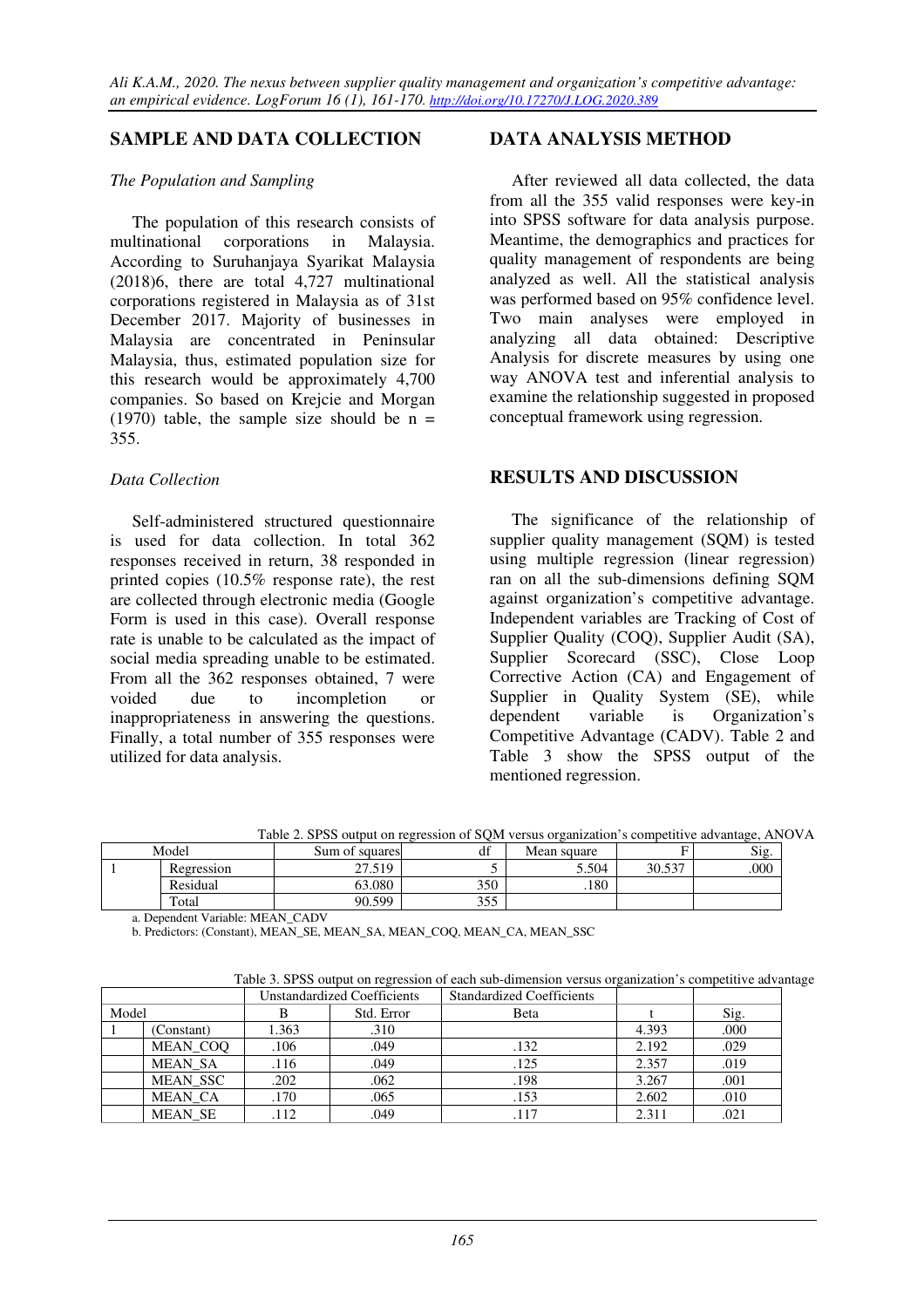*, Ali K.A.M., 2020. The nexus between supplier quality management and organization's competitive advantage: an empirical evidence. LogForum 16 (1), 161-170. http://doi.org/10.17270/J.LOG.2020.389* 

The relationship between variables is judged as significant if the significance value, p < 0.05. From Table 2, we may conclude from the regression result that SQM is having significant impact on organization's competitive advantage and the overall significance value, p is approximately 0  $(p \le 0.05)$ . Further showed in Table 3, the significance value of each sub-dimension on organization's competitive advantage is showing value of  $p \leq 0.05$  as well (ranging from 0.001 to 0.029). Thus, each subdimension defining SQM is having significant impact on organization's competitive advantage.

### **SUMMARY OF INFERENTIAL ANALYSIS**

The purpose of the statistical analysis performed is to test the suggested hypotheses. The outcome of the analysis is summarized in Table 4.

| Table 4. Summary of Inferential Analysis |  |
|------------------------------------------|--|
|------------------------------------------|--|

| <b>Hypothesis</b>                                                     | Correlation, R | Significant, p | Decision |
|-----------------------------------------------------------------------|----------------|----------------|----------|
| H1: Tracking of Cost of Supplier Quality is positively related to     | $+0.434$       | 0.029          | Accept   |
| Organization's Competitive Advantage.                                 |                |                |          |
| H2: Supplier Audit is positively related to Organization's            | $+0.381$       | 0.019          | Accept   |
| Competitive Advantage.                                                |                |                |          |
| H3: Supplier Scorecard is positively related to Organization's        | $+0.463$       | 0.001          | Accept   |
| Competitive Advantage.                                                |                |                |          |
| H4: Close Loop Corrective Action is positively related to             | $+0.437$       | 0.010          | Accept   |
| Organization's Competitive Advantage.                                 |                |                |          |
| H5: Engagement of Supplier in Quality System is positively related to | $+0.345$       | 0.021          | Accept   |
| Organization's Competitive Advantage.                                 |                |                |          |

Note: Relationship is significant p < 0.05

## **DISCUSSION**

The objectives of this study were to answer two research questions stated earlier. Based on the data analysis, the outcomes would to be discussed to examine if the questions are able to be answered.

The first research question, what are the critical elements in supplier quality management (SQM) for MNC in Malaysia? SQM is actually a broad subject to be studied. There are many researches done by researchers intended to define the best practices for SQM [Al-Shboul, Garza-Reyes, Kumar, 2018] . As many organizations have realized the importance of supplier's quality in affecting the organizations' day to day operations, the necessity to manage supplier's quality is no longer an option but a must [Ferdousi et al. 2018] . SQM is about the act overseeing all suppliers' activities to ensure supplied parts achieve certain level of desired excellence. This would involve tracing and monitoring of

suppliers' quality performance, checking and controlling their operations and finally developing them towards excellence. To define SQM practices, 5 sub-dimensions have been proposed to cater the three acts:

1. Tracking of Cost of Supplier Quality (COQ) – Tracing & monitoring

2. Supplier Audit (SA) – Checking & controlling

3. Supplier Scorecard (SSC) – Tracing and monitoring

4. Close Loop Corrective Action (CA) – Checking and controlling

5. Engagement of Suppliers in Quality System (SE) – Developing

From the result, it has proved that all the five sub-dimensions were significant, and they have positive relationship with organisational competitive advantage. As SQM is normally part of the requirement for quality standards,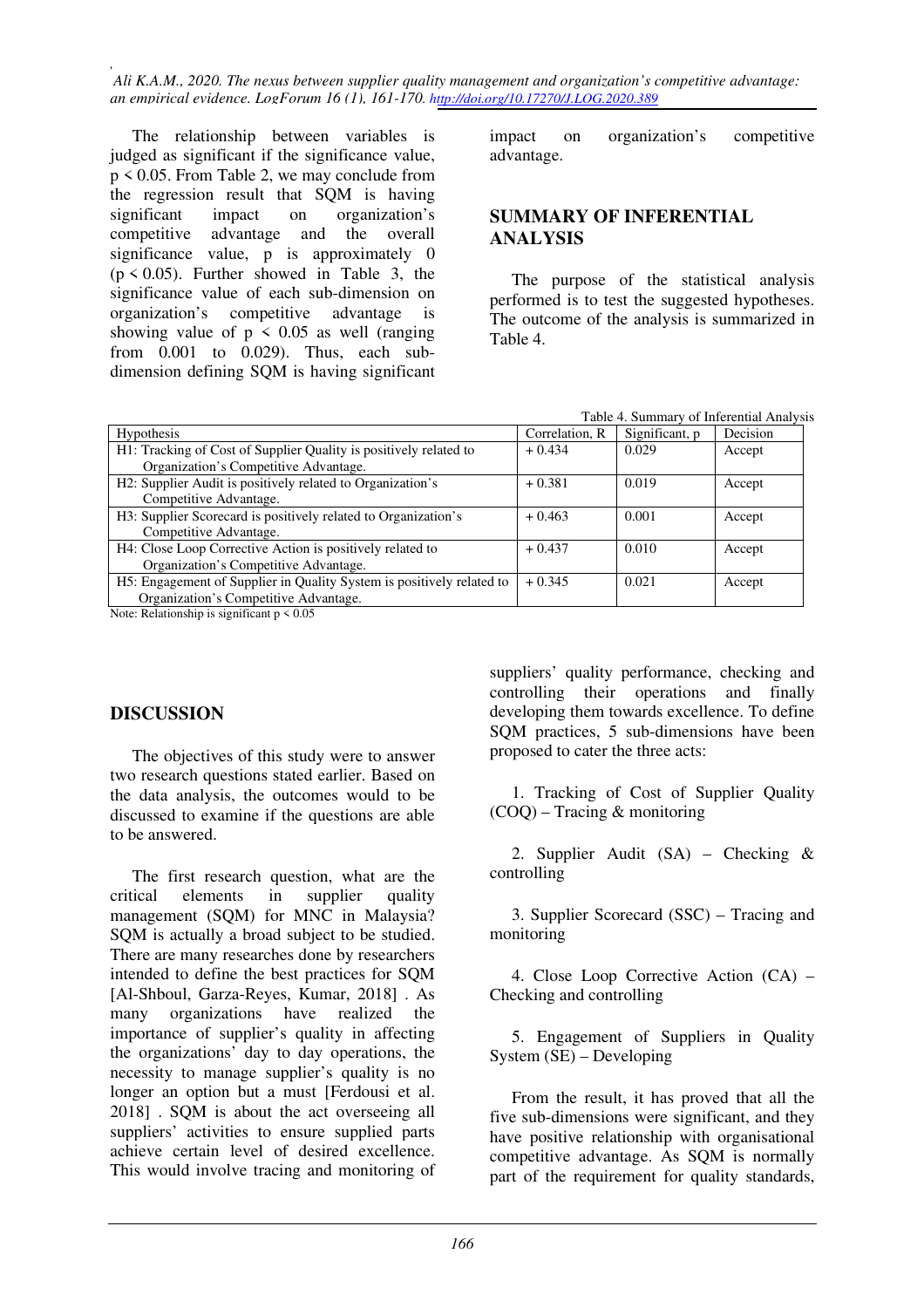*Ali K.A.M., 2020. The nexus between supplier quality management and organization's competitive advantage: an empirical evidence. LogForum 16 (1), 161-170. http://doi.org/10.17270/J.LOG.2020.389* 

thus, the outcome is in line with the expectation. The result supported that the dimensions above are part of critical elements in SQM.

The second research question, does SQM give significant impact to organizational competitive advantage for MNC in Malaysia? Based from the result, it is observed that all the 5 dimensions (Tracking of Cost of Supplier Quality (COQ), Supplier Audit (SA), Supplier Scorecard (SSC), Close Loop Corrective Action (CA), and Engagement of Suppliers in Quality System) used to define SQM are significantly affecting organization's competitive advantage in positive direction. This indicates that the higher strength of SQM of an organization the more likely the organization to hold a higher competitive position and vice-versa. Consequently, the outcome of the data analysis proved to us that SQM gives significant impact on organization's competitive advantage with all the hypotheses tested are being supported. Thus, SQM does give a significant impact to organizational competitive advantage in the context of MNC in Malaysia.

## **CONCLUSION**

Due to the increasing complexity in global business nowadays, SQM has become an important element that every organization should not neglect. The main elements that are identified as part of critical elements in SQM that will affect the strength of an organization's competitive advantage are: Tracking of Cost of Supplier Quality (COQ), Supplier Audit (SA), Supplier Scorecard (SSC), Close Loop Corrective Action (CA) and Engagement of Suppliers in Quality System (SE). The relationships between SQM with organization's competitive advantage are concluded to be significantly positive. All the hypotheses suggested are accepted through the statistical analysis conducted.

## **MANAGERIAL IMPLICATIONS**

It is obvious that the findings of this study are important to help the managerial decision

making processes. This study supports the importance of SQM practices to maintain a competitive position in the industry. Consequently it has a great impact on the organizational performance. The management of any organizations should be aware of this reality and emphasize on SQM as part of an important element of total quality management initiative in order to ensure the organizations' sustainability. The outcome of this study has provided a comprehensive model to the organization especially in the context of MNC in Malaysia on how to conduct SQM effectively by applying the correct practices. The model can be referred to as a constructive input for strategic planning towards achieving the targeted goals. Another implication is the benefit provided indirectly to all the organizations in any industry, whereby, the outcome of this study reveals the expectation of customers on SQM. It conveys a comprehensive input to organizations playing supplier's role on what are the intended practices by their customers and how they can perform better in meeting their customers' needs and requirements in order to attain higher customer satisfaction.

## **LIMITATIONS OF THE STUDY**

There are several limitations identified for this study. Among those are, first, the outcome of the study can only be generalized in the context of MNC in Malaysia as the population of this study is concentrated on MNC in peninsular Malaysia. The outcome might be different with condition happening in all organizations across Malaysia as MNC and domestic organizations might have different concept and practices in SQM. Secondly, as SQM is a broad subject, the study is only conducted based on 5 sub dimensions in defining SQM. There could have more factors in SQM and probably more critical that the 5 factors identified. Thirdly, the samples selected for data collection consisted of MNC from all industries regardless their specialization. As the nature of industry may affect the SQM concepts and practices applied by an organization, which may result different outcome as compare to this study. However, this is unable to be identified in this study.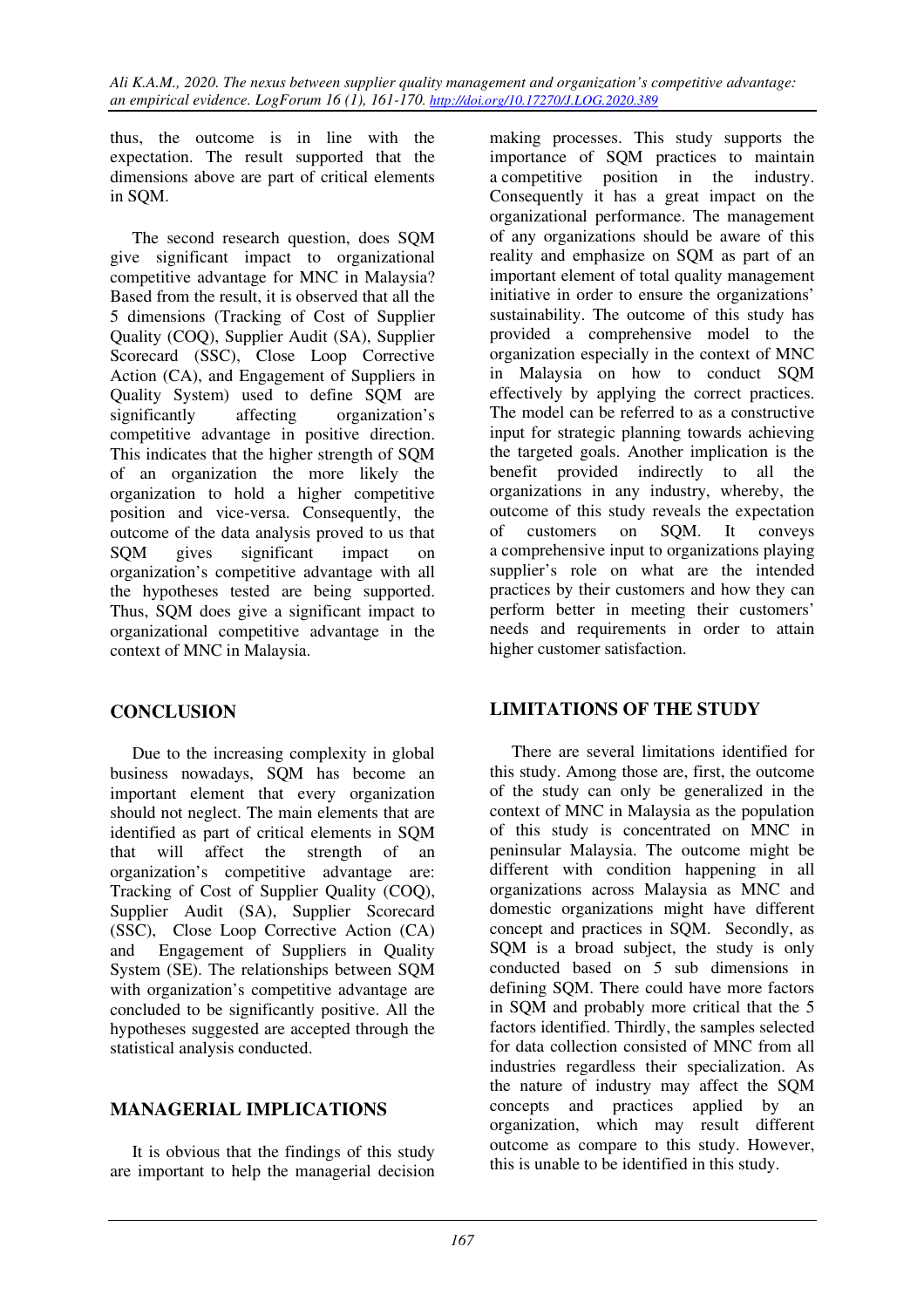## **RECOMMENDATIONS FOR FUTURE RESEARCH**

In view of the issues highlighted as limitations in this study, there are several recommendations to be taken as a measure of improvement in future research. First, the population of the study can be extended to a larger population, for example organizations in Malaysia, Southeast Asia or even Asia. So that it would provide more constructive and useful input for a broader scope of population. Second, more elements in SQM should be tested so that the beneficiaries may gain a better understanding on SQM. The more elements covered in SQM, the more effective SOM is likely to be for an organization. Lastly, studies specializing in particular industry can be conducted to provide a better insight on SQM particularly for specific industry. The outcome should be able to provide a more accurate, reliable and valid information to related industry.

## **ACKNOWLEDGMENTS AND FUNDING SOURCE DECLARATION**

This research received no specific grant from any funding agency in the public, commercial, or not-for-profit sectors.

## **REFERENCES**

- AL-Shboul M., Garza-Reyes J., Kumar V., 2018. Best supply chain management practices and high-performance firms. International Journal of Productivity and Performance Management, 67(9), 1482- 1509. http://doi.org/10.1108/IJPPM-11-2016- 0257
- Carr S.A., Pearson J.N., 1999. Strategically managed buyer–seller relationships and performance outcomes. Journal of Operations Management, 17(5), 497–519. http://doi.org/10.1016/S0272- 6963(99)00007-8
- Dale H., Besterfield, 2002. Total Quality Management. Prentice Hall.

Dellana S.A., Kros J.F., 2014. An exploration of quality management practices, perceptions and program maturity in supply chain. International Journal of Operations & Production Management, 34 (6), 786- 806.

http://doi.org/10.1108/IJOPM-03-2013- 0105

- Ellram L.M., Murfield M.L.U., 2019. Supply chain management in industrial marketing– Relationships matter. Industrial Marketing Management, 79, 36-45. http://doi.org/10.1016/j.indmarman.2019.03 .007
- Famiyeh S., Kwarteng A., 2018. Supplier selestion and firm performance: Empirical evidence from a developing country's environment. International Journal of Quality & Reliability Management, 35 (3), 690-710. http://doi.org/10.1108/IJQRM-06-2016- 0091
- Ferdousi F., Baird K., Munir R., Su S., 2018. Associations between organisational factors, TQM and competitive advantage, Benchmarking: An International Journal, 25(3), 854-873. http://doi.org/10.1108/BIJ-05-2017-0110
- Heizer J., Render B., 2017. Operations Management: Sustainability and Supply Chain Management, 12th edition. Pearson
- Hong J., Liao Y., Zhang Y., Yu Z., 2019. The effect of supply chain quality management practices and capabilities on operational and innovation performance: Evidence from Chinese manufacturers. International Journal of Production Economics, 212, 227- 235.

http://doi.org/10.1016/j.ijpe.2019.01.036

Ismail A., Yunan Y..M., 2016. Service quality as a predictor of customer satisfaction and customer loyalty. LogForum 12 (4), 269- 283.

http://doi.org/10.17270/J.LOG.2016.4.7

Kiley D., 2016. Electronic sources: The Takata Airbag Recall Is Now a Full-Blown Crisis. http://fortune.com/2016/06/10/the-takataairbag-recall-is-nowa-full-blown-crisis/ [10 June 2016]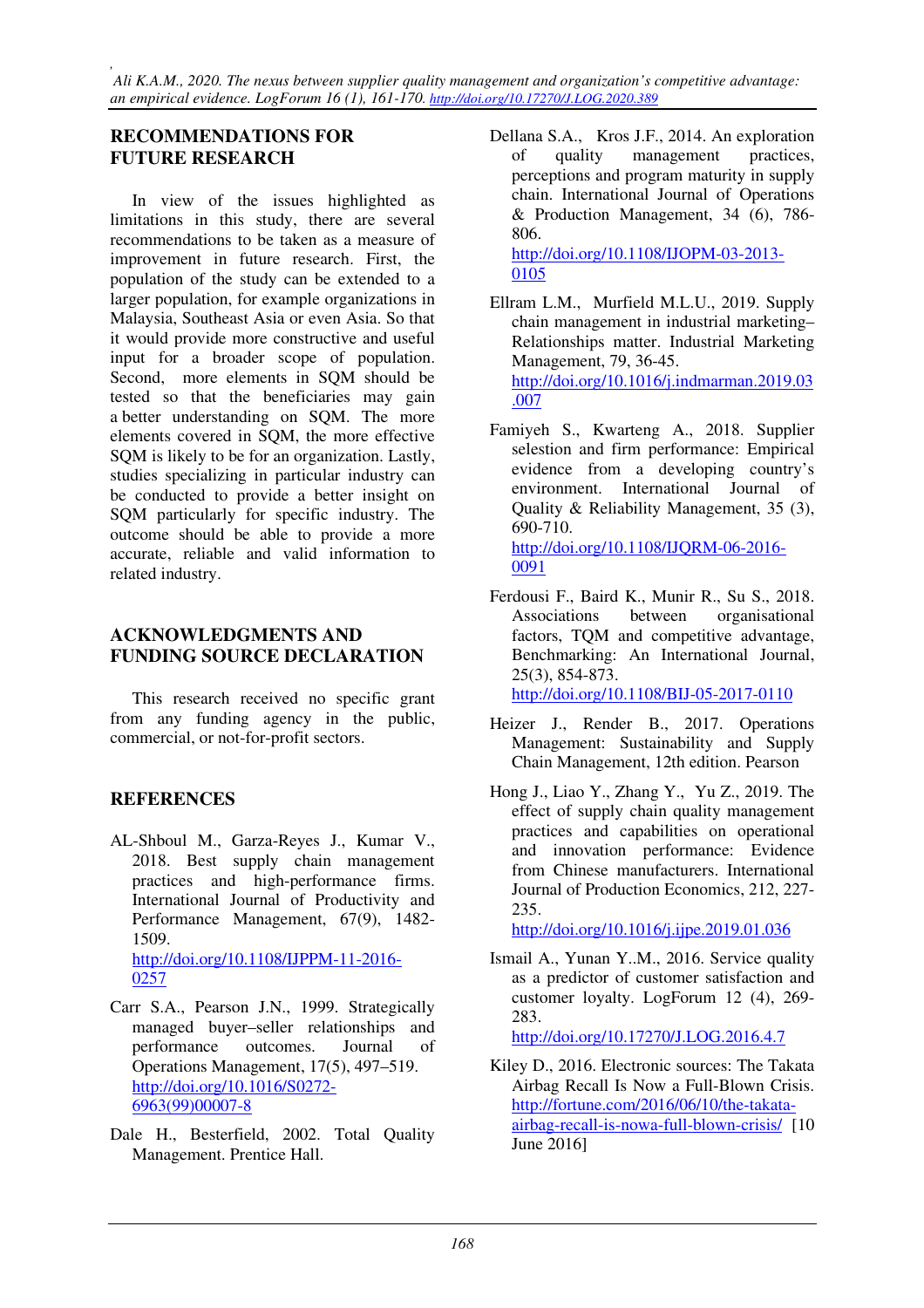*Ali K.A.M., 2020. The nexus between supplier quality management and organization's competitive advantage: an empirical evidence. LogForum 16 (1), 161-170. http://doi.org/10.17270/J.LOG.2020.389* 

- Krejcie R.V., Morgan D.W., 1970. Determining Sample Size for Research Activities. Educational and Psychological Measurement, 30(3), 607-610. http://doi.org/10.1177/00131644700300003 08
- Lo S.M., Zhang S., Wang Z., Zhao X., 2018. The impact of relationship quality and supplier development on green supply chain integration: A mediation and moderation analysis. Journal of cleaner production, 202, 524-535. http://doi.org/10.1016/j.jclepro.2018.08.175
- Mandeep K., Kanwarpreet S., Doordarshi S., 2019. Synergetic success factors of total quality management(TQM) and supply chain management (SCM): A literature review. International Journal of Quality & Reliability Management, 36(6), 842-863. http://doi.org/10.1108/IJQRM-11-2017- 0228
- Oliver R.K., Webber M.D.. 1982. Supplychain management: logistics catches up with strategy. In: M. Christopher, ed.1992. Logistics: The strategic issues. London: Chapman & Hall, 63-75.
- Prajogo D.I., McDermott P., Goh M., 2018. Impact of value chain activities on quality and innovations, International Journal of Operations & Production Management, 28(7), 615-635. http://doi.org/10.1108/01443570810881785
- Punnakitikashem P., Laosirihongthong T., Adebanjo D, McLean M.W., 2010. A study of quality management practices in TQM and non-TQM firms: International Journal of Quality & Reliability Management, 27 (9), 1021-1035.

http://doi.org/10.1108/02656711011084819

- Rahman S., 2006. Quality management in logistics: an examination of industry practices, Supply Chain Management: An International Journal, 11 (3), 233-240. http://doi.org/10.1108/13598540610662130
- Sharma S., Modgil S., 2019. TQM. SCM and operational performance: an empirical study of Indian pharmaceutical industry. Business Process Management Journal. 1463-7154. http://doi.org/10.1108/BPMJ-01-2018-005
- Suruhanjaya Syarikat Malaysia. 2018. Electronic sources: Company & Business Statistics for Year 2018. Suruhanjaya Syarikat Malaysia (SSM) https://www.ssm.com.my/en/statistictotalbusinesscompanies?
- Switala M., Niestroj K., Hanus P., 2018. Examining how logistic service providers' adaptability impacts logistics outsourcing performance, customers' satisfaction and loyalty, Logforum 14 (4), 449-465. http://doi.org/10.17270/J.LOG.2018.298
- Wu F., Yeniyurt S., Kim D., Cavusgil S.T., 2006. The impact of information technology on supply chain capabilities and firm performance: A resource-based view, Industrial Marketing Management. 35 (4), 493-504. http://doi.org/10.1016/j.indmarman.2005.05 .003
- Yu Y., Huo B., 2018. Supply chain quality integration: relational antecedents and operational consequences. Supply Chain Management: An International Journal, 23 (3), 188-206. http://doi.org/10.1108/SCM-08-2017-0280
- Yoo S.H., Cheong T., 2018. Quality improvement incentive strategies in a supply chain. Transportation Research Part E: Logistics and Transportation Review, 114, 331-342. http://doi.org/10.1016/j.tre.2018.01.005
- Zhu Q., Lai K.H., 2019. Enhancing supply chain operations with extended corporate social responsibility practices by multinational enterprises: Social capital perspective from Chinese suppliers. International Journal of Production Economics, 213, 1-12.

http://doi.org/10.1016/j.ijpe.2019.02.012